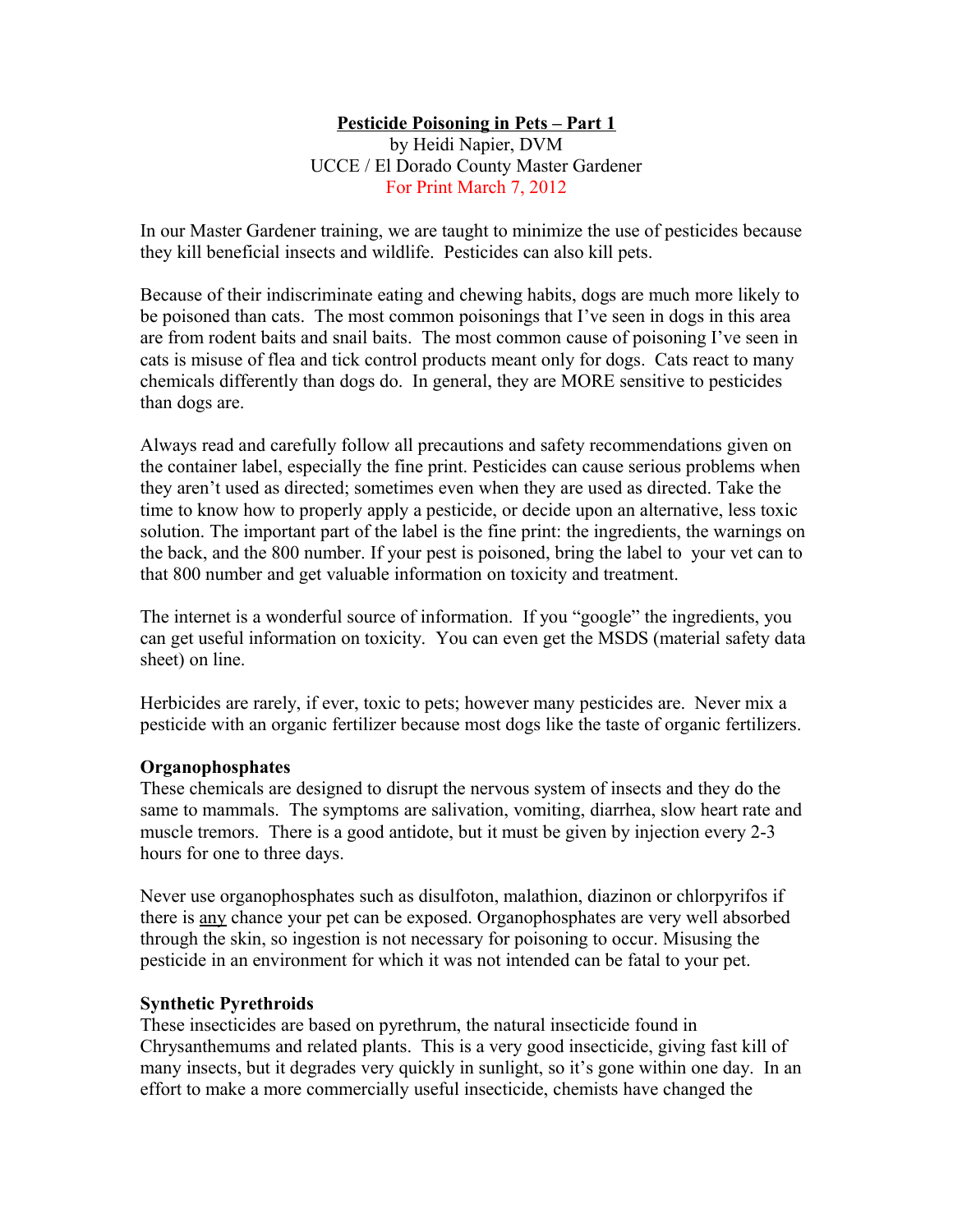pyrethrum into longer lasting insecticides. The synthetic pyrethroids last longer but are much more toxic, especially to cats. None of them are safe to use on or around cats.

You can tell synthetic pyrethroids because they end in "-thrin." They include permethrin, phenothrin, tefluthrin, bioallethrin, bifenethrin, deltamethrin, gamma-cyhalothrin, and others. These products are often used in DOG flea and tick products and in foggers and yard sprays. They are the most common cause of insecticide poisoning in cats. Signs of toxicity in cats include muscle tremors and seizures. When applied to a dog, these chemicals can poison a cat that has contact with the dog. Be picky about what you use on your dog and assume it will be transferred to your cat.

# **Organic**

Nicotine and rotenone are "organic," but they are toxic. Citrus extracts such as dlimonene are toxic to cats. Pennyroyal is toxic to dogs. Melaleuca oil is toxic.

## **Insecticides Relatively Safe Around Pets**

These include imidacloprid, acetamiprid, spinosad and carbaryl (Sevin). But these may still damage beneficial insects.

## **Storing Pesticides**

Remember, all pesticides are poisonous. Store all chemicals in the original labeled containers in a locked cabinet or shed, away from food or feeds, and out of the reach of children, unauthorized persons, pets, and livestock.

To simplify information trade names of products have been used. No endorsement of named products is intended, nor is criticism implied of similar products which are not mentioned.

Next week, Pesticide Poisoning in Pets – Part 2 will focus on other types of pesticide poisoning and some of the antidotes for them.

Join Master Gardeners this Saturday, March 10th for Part 1 of Organic Gardening. This free three-hour class starts at 9 a.m. and is held in the Veterans Memorial Building, 130 Placerville Dr. in Placerville. Organic Gardening Part 2 will be held on Saturday, March 17th .

Master Gardeners are holding their Annual Spring Plant Sale on Saturday, April 28<sup>th</sup>. There will be a great selection of annuals, perennials and vegetables, especially tomato seedlings. The sale is from 8 a.m. to 3 p.m. and will be held in the Veterans Memorial Building parking lot. Don't miss it.

Master Gardeners are available to answer home gardening questions Tuesday through Friday, 9 a.m. to noon, by calling (530) 621-5512. Walk-ins are welcome. The office is located at 311 Fair Lane in Placerville. For more information about our public education classes and activities, go to our Master Gardener website at